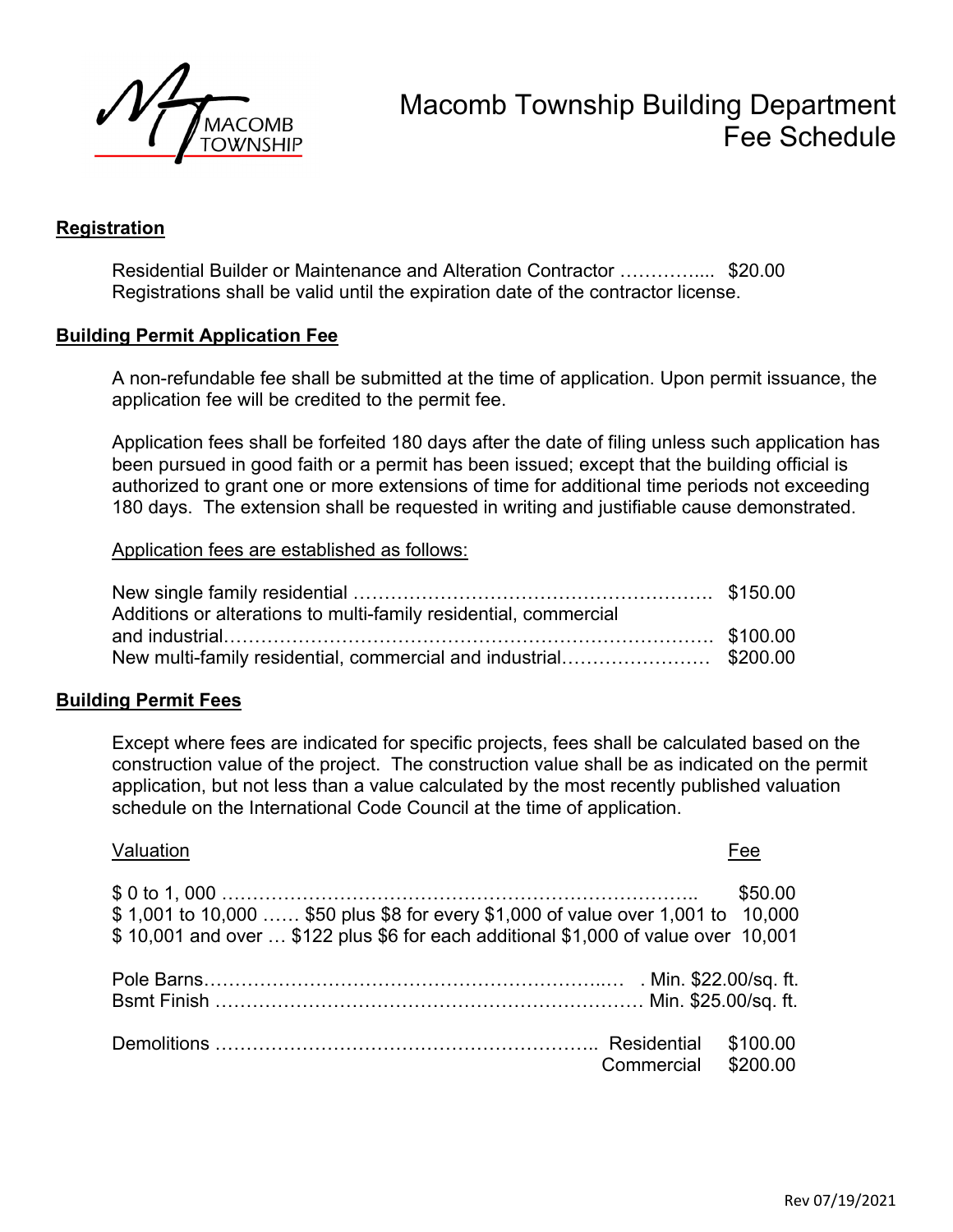# Signs

| Temporary Structures/Uses (e.g. sales/office/construction trailer, tents, etc.) |         |
|---------------------------------------------------------------------------------|---------|
|                                                                                 | \$50.00 |

# **Building Plan Review**

| Single family residential alterations, additions, accessory structures/buildings, decks,<br>pools/hot tubs, temporary uses, fire repairs, signs, fences & concrete, etc. \$25.00                      |
|-------------------------------------------------------------------------------------------------------------------------------------------------------------------------------------------------------|
| \$100.00                                                                                                                                                                                              |
| New, additions or alterations to multi-family residential, commercial, industrial and                                                                                                                 |
| Plans meeting plan review waiver criteria, where a Master Plan Review has been                                                                                                                        |
| Plan revisions: submittals after permit issued and/or for excessive re-reviews, as<br>determined by the Building Official Residential - 25% of initial plan review fee<br>Commercial \$25.00 per page |
| Plan reviews conducted by consultants, as determined necessary by the Building                                                                                                                        |

## **Engineering**

| Review                                                   |          |
|----------------------------------------------------------|----------|
| New single and multi-family residential plot plan review | \$350.00 |

Official …………………………...Consultants fee plus 25% administrative fee

# **Special Inspections**

| Change of Use/Occupancy Inspection (each inspection category)  \$50.00    |  |
|---------------------------------------------------------------------------|--|
| Hourly rate for inspections not otherwise a part of this schedule \$50.00 |  |
| Overtime rate for inspections (two-hour minimum) \$75.00                  |  |
|                                                                           |  |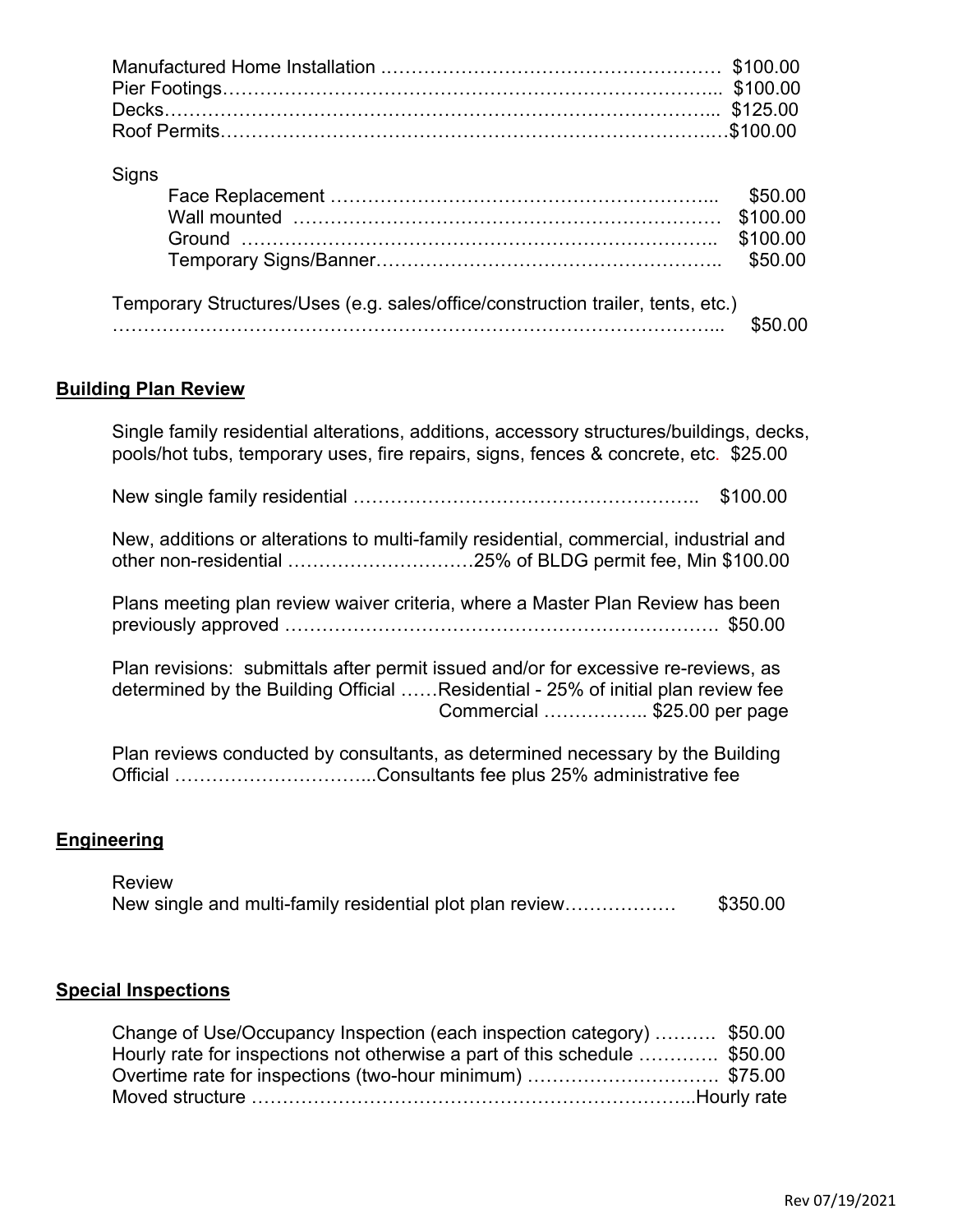## **Zoning**

| Certificate of Zoning Compliance (excluding any inspection fees that may be |  |
|-----------------------------------------------------------------------------|--|
|                                                                             |  |
|                                                                             |  |

### **Building Board of Appeals**

| Multi-family residential and non-residential (first item) \$250.00 |  |
|--------------------------------------------------------------------|--|
|                                                                    |  |

### **Miscellaneous**

**Bonds** 

|                             | Residential New Construction Concrete \$3000.00 |
|-----------------------------|-------------------------------------------------|
|                             | Residential New Construction Grade \$2000.00    |
|                             | Above Ground Pools \$250.00                     |
|                             | Inground Pools \$1000.00                        |
|                             |                                                 |
| Mark otarted without permit | 0.4500                                          |

| Residential Foreclosed/Vacant Property Registration/Inspection  \$175.00 |  |
|--------------------------------------------------------------------------|--|
|                                                                          |  |
| <b>Document Reproduction</b>                                             |  |
|                                                                          |  |
|                                                                          |  |
|                                                                          |  |
|                                                                          |  |

# **General Requirements**

### **Re-Inspection Fees**

| First Re-inspection of violations noted on original inspection  no charge |  |
|---------------------------------------------------------------------------|--|
|                                                                           |  |

### **Renewal Fees**

All building permits shall be initially valid for 180 days. Permits may be renewed for additional one-year periods subject to continuing reasonable progress of work and where such work has not been suspended or abandoned for a period of 180 days. Renewal fee's may be waived, as determined by the Building Official, when justifiable cause (e.g. complex or large project) is demonstrated in writing.